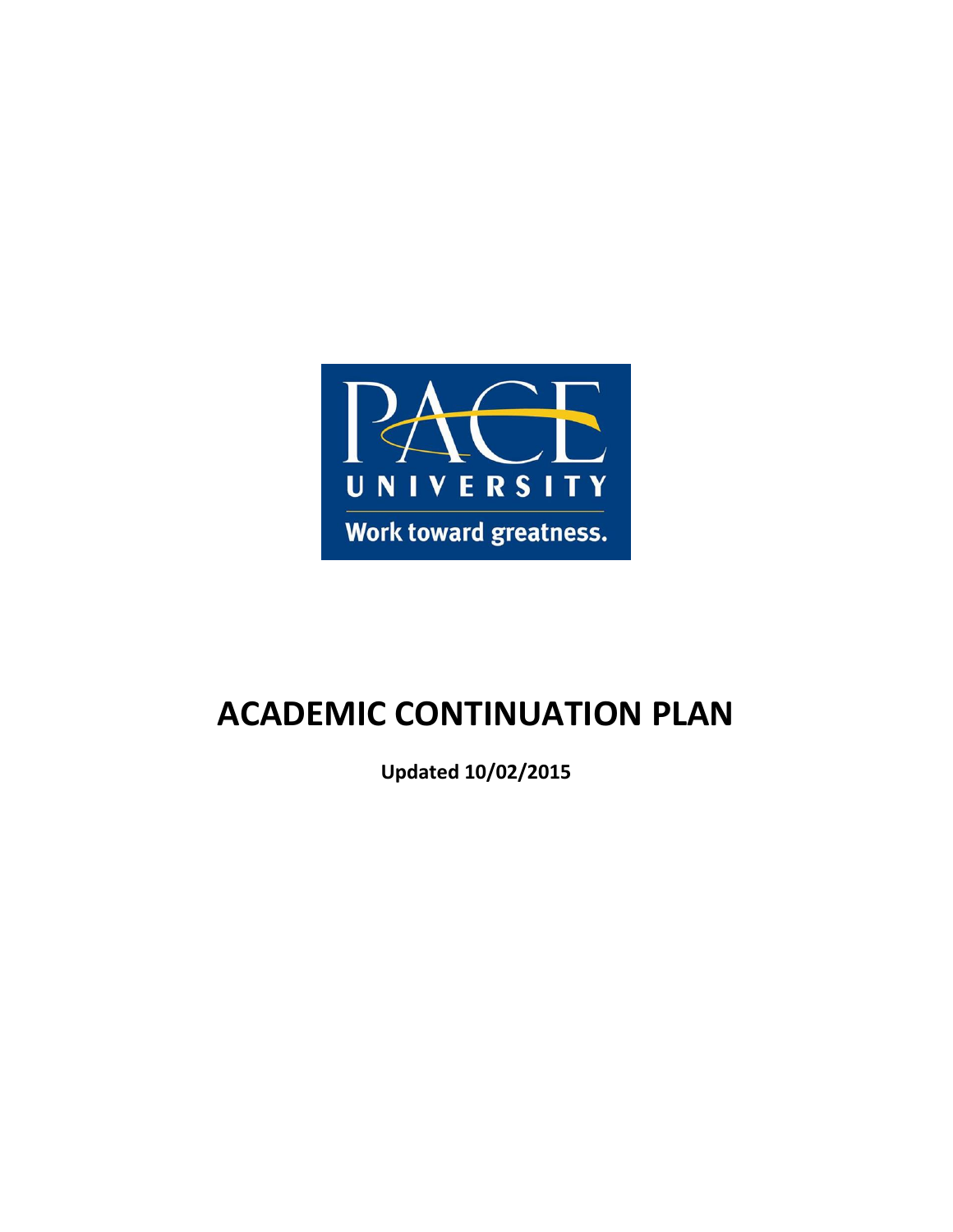# **Table of Contents**

| Table 1: Possible Alternative Methods for Course Delivery (Internet Available) 5  |  |
|-----------------------------------------------------------------------------------|--|
|                                                                                   |  |
| Table 2: Possible Alternative Methods for Course Delivery (Internet Unavailable)7 |  |
|                                                                                   |  |
|                                                                                   |  |
|                                                                                   |  |
|                                                                                   |  |
|                                                                                   |  |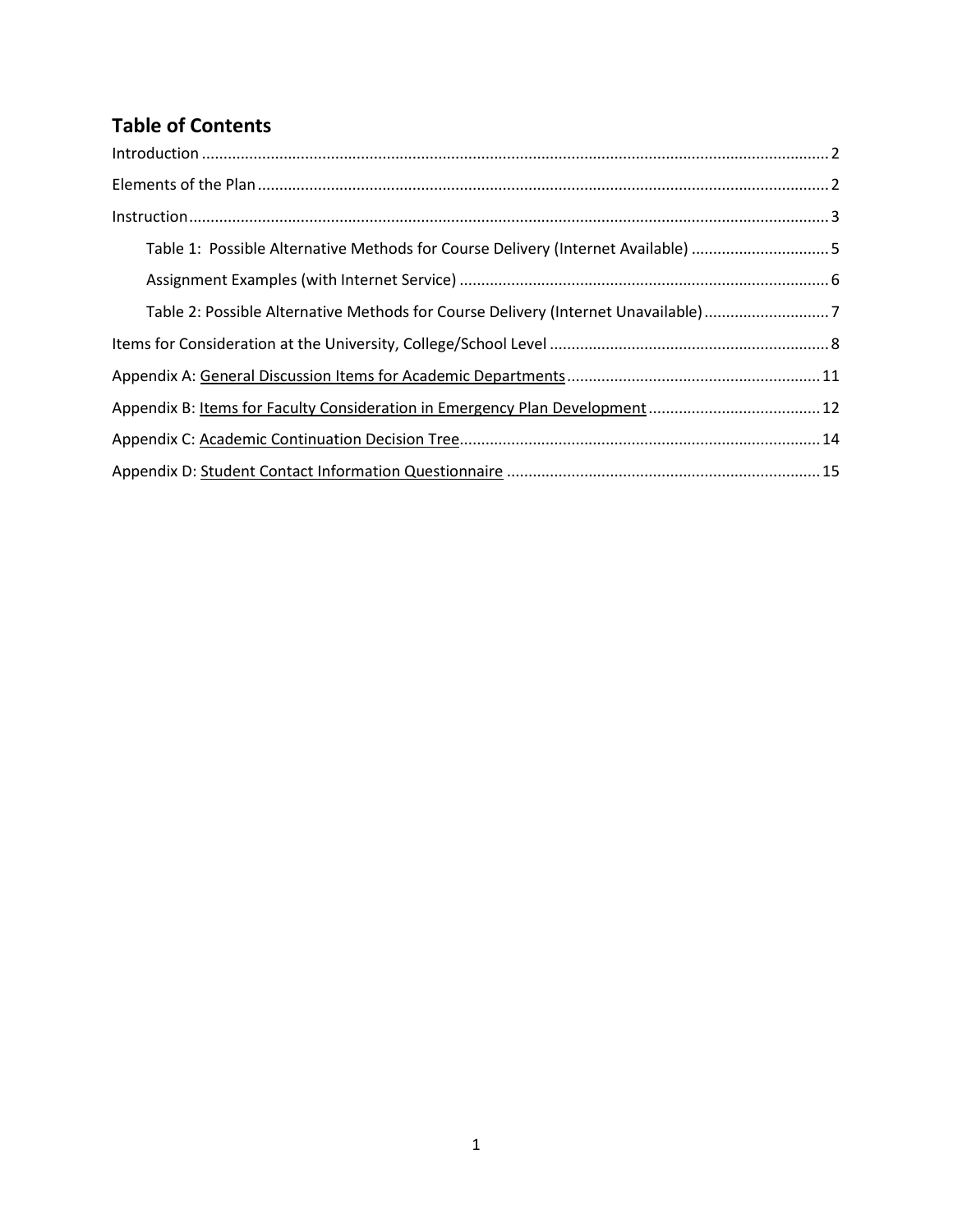# **Introduction**

A catastrophic event may result in the official suspension of face-to-face classes at one or all of the Pace University campuses. The nature of the events/disruptions will determine the conditions under which instruction may be impacted. While the specifics of the conditions may vary, one or more of the following general conditions may be the impetus for enacting the plan:

- 1. Loss of teaching and learning facilities including loss of public infrastructure or access to our facilities. Classes may need to be held at alternative locations or online.
- 2. Significant reduction in faculty, staff and student attendance related to illness, natural disasters, or other events.
- 3. Need for "social distancing" to provide instruction without face-to-face contact (Pandemic).

The following recommendations should serve as guidelines to continue instruction both when Internet and/or computer access will be accessible and when Internet and/or a computer will not be available. When distance education is not a viable option, our multi-campus environment may also allow for the of use facilities on an alternate campus or require identification of suitable off-campus space to continue academic programs.

It is important to note that Pace University's Department of Information Technology Services (ITS) has a Disaster Recovery Plan in place which provides backup servers. This plan should ensure a conversion to online instructions via Blackboard. This Academic Continuation Plan (Plan) also addresses conditions when the online solution is not viable.

# **Elements of the Plan**

- 1. An action plan has been developed to address continuation of student learning during a catastrophic event to minimize student confusion, list expectations and facilitate continued instruction.
- 2. The Plan suggests that an emergency readiness statement be included in each course syllabus with clear instruction to be followed if a disruption occurs.
- 3. All faculty should be prepared to utilize Blackboard and alternate methods for delivery of course material.
- 4. Team teaching and course sharing methods should be developed to address faculty shortage and overload situations.
- 5. Departmental plans should be developed to deal with courses that present challenges during a catastrophic event such as labs and clinical components.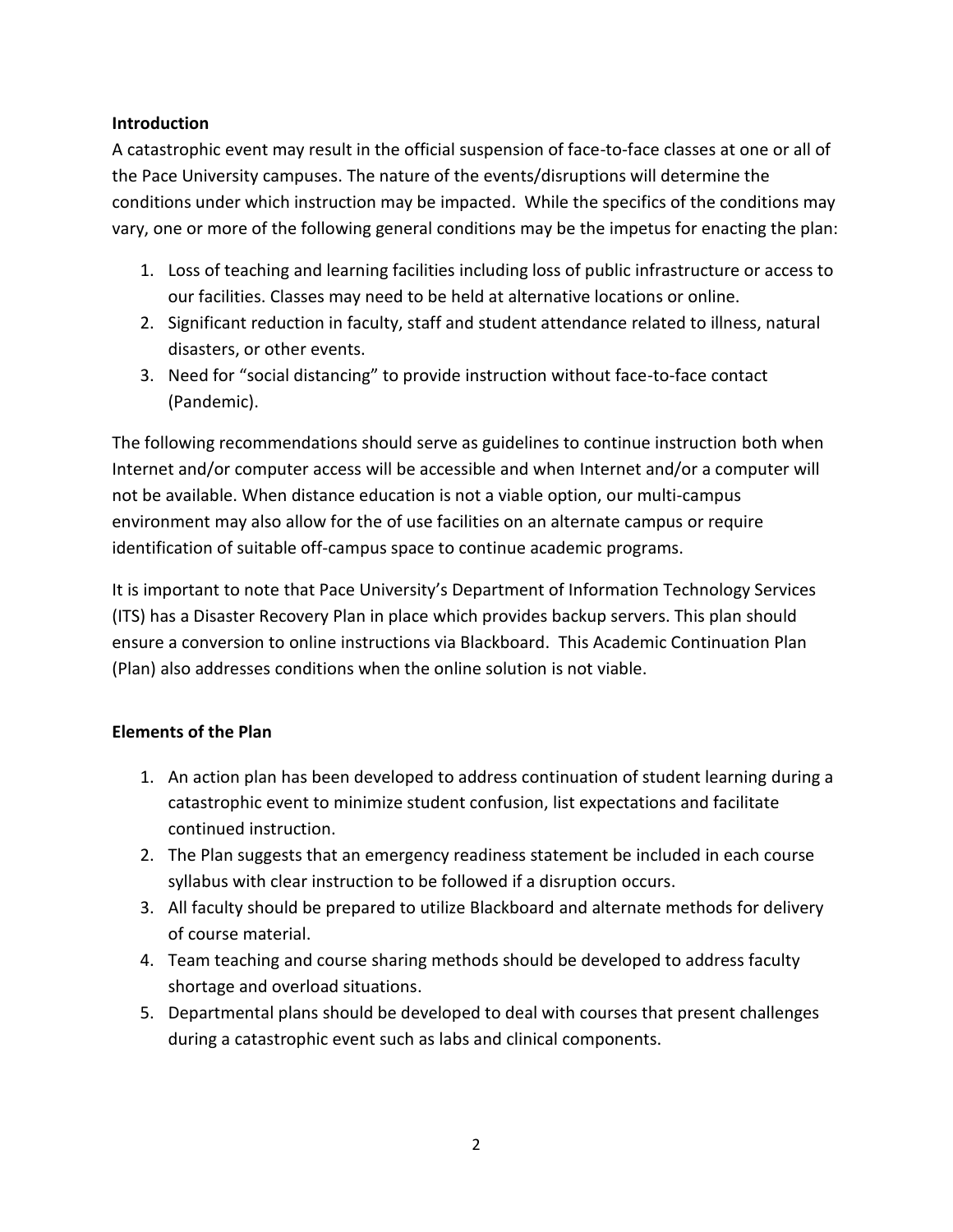- 6. Existing departmental plans, such as the University Library's Business Continuity Plan, will be put into action, observing the protocols and procedures, as established and defined by said respective departments.
- 7. The Plan will assist students to continue work toward timely matriculation and graduation.

#### **Instruction**

This Plan anticipates the use of alternate methods for delivery of course material and for student-faculty communication. At the beginning of each semester, faculty should solicit students for alternative means of communication (see [Appendix D: Student](#page-15-0)  [Contact Information Questionnaire\)](#page-15-0). The catastrophic readiness statement outlined in each course syllabus should proactively instruct students on how course specific changes in delivery format and/or venue can be accessed in the event of an emergency situation. The statement should include specific actions and timelines and include instructions to access online course material that can be utilized until normal operating procedures resume and facility access has been restored. Students should be advised to go to the [www.Pace.edu](http://www.pace.edu/) to view emergency instructions.

#### **Example of Syllabus Statement**

*In the event of a major campus emergency, course requirements, deadlines and grading percentages are subject to change when necessitated by revised course delivery, semester calendar or other circumstances. Information about changes in this course can be obtained at the Blackboard course web wage or be contacting my email address: [xxxx@pace.edu](mailto:xxxx@pace.edu) or my office phone/cell xxx-xxx-xxxx. If the course is not able to meet face-to-face, students should immediately log onto Blackboard and read any announcements and/or alternative assignment. Students are also encouraged to continue the readings and other assignments as outlined on this syllabus or subsequent syllabi.* 

Again, faculty should become familiar with Blackboard and other Internet based technologies prior to a catastrophic event**.** Faculty should contact the Office of Academic Technologies for assistance on how to use Blackboard and get their course material uploaded. Faculty and students are encouraged to use Academic Technologies' [Blackboard Support Page](http://www.pace.edu/its/teaching-and-learning/digital-toolkit/blackboard) as a key resource to expand their Blackboard knowledge base.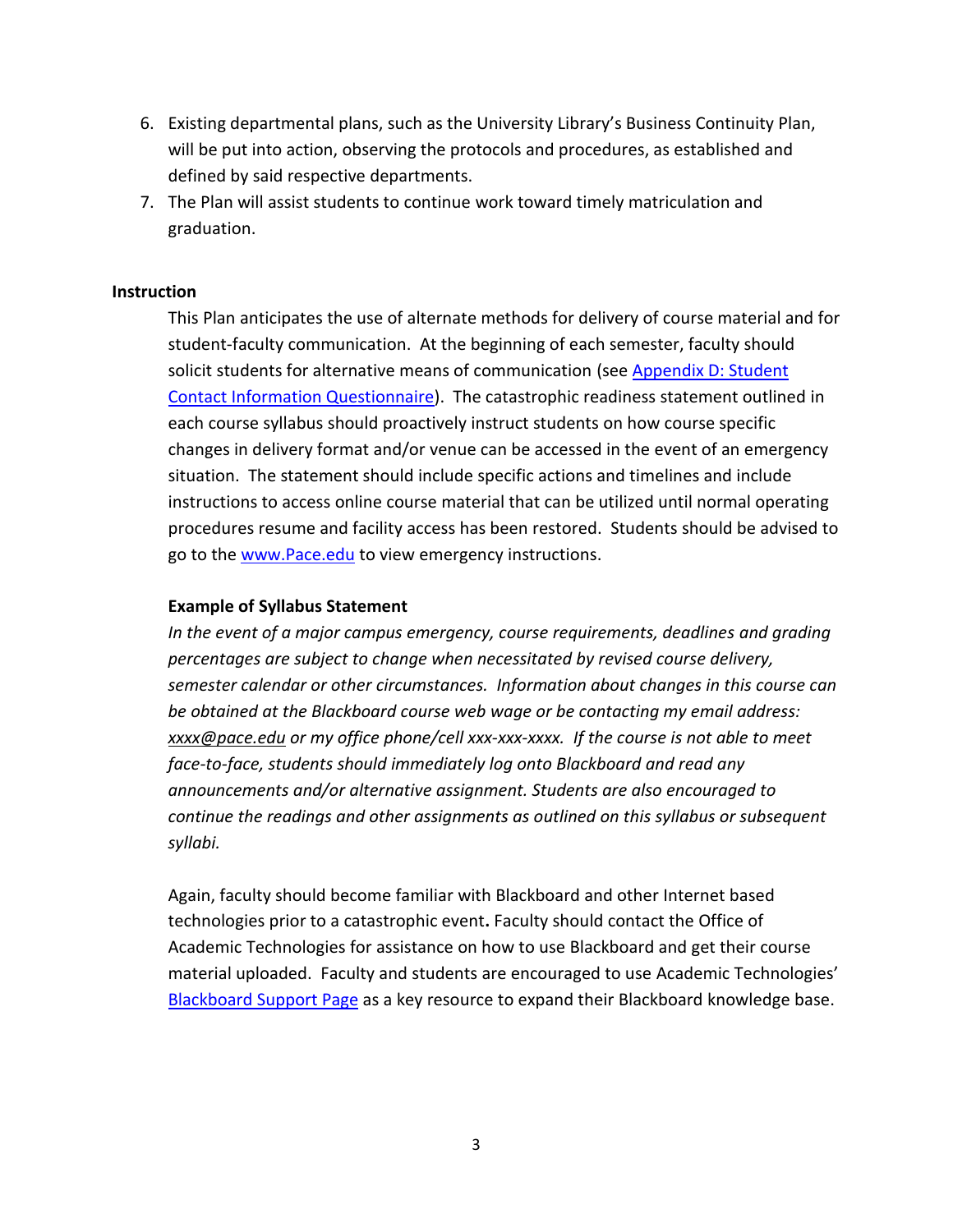#### **Faculty and Students with Internet Access**

In the event of a suspension of all face-to-face classes (lasting more than a week), course instruction will resume and be facilitated through the use of the [Blackboard](http://blackboard.pace.edu/) learning management system. All active courses at the university have an automatically created respective Blackboard course shell. In addition, faculty and student access to these courses is automated through Banner. It is recommended that faculty have a copy of their syllabus uploaded and accessible to students prior to the start of the semester in order to develop a virtual presence for their course. The following Virtual [Presence Checklist](http://www.pace.edu/sites/default/files/files/ITS/digital-toolkit/blackboard/examsoft/virtual_presence_checklist_v2.pdf) has been designed to assist faculty in monitoring their progress as they develop a virtual presence.

#### **VIRTUAL PRESENCE CHECKLIST**

#### BEGINNING OF THE SEMESTER

 $\Box$ Course information: Add syllabus with course schedule

□Grades: Set up the grade book in Blackboard

☐Content: Brief video (instructor intro, YouTube video, current events video, screen recording)

 $\Box$ Resources: Upload learning materials (readings, documents, presentations)

 $\square$ Backup Plan: Have at least two prerecorded lectures prepared

#### THROUGHOUT THE SEMESTER

 $\Box$ Grades: Record progress and grades in the grade center

☐Communication: Post regular announcements

 $\Box$ Use discussion boards

#### THINGS TO CONSIDER

□Create at least one assignment in Blackboard

 $\Box$  Have you tried Poll Everywhere?

 $\Box$ Create a Lynda.com video playlist for students

 $\Box$ Use Skype for Virtual Office Hours

☐Try a Blackboard Collaborate practice session

 $\Box$ Practice recording a backup mini-lecture in Echo360

#### WHY HAVE A VIRTUAL PRESENCE?

 $\Box$ Engage students

 $\Box$ Promote academic continuity

 $\Box$ Save time

☐Enhance communication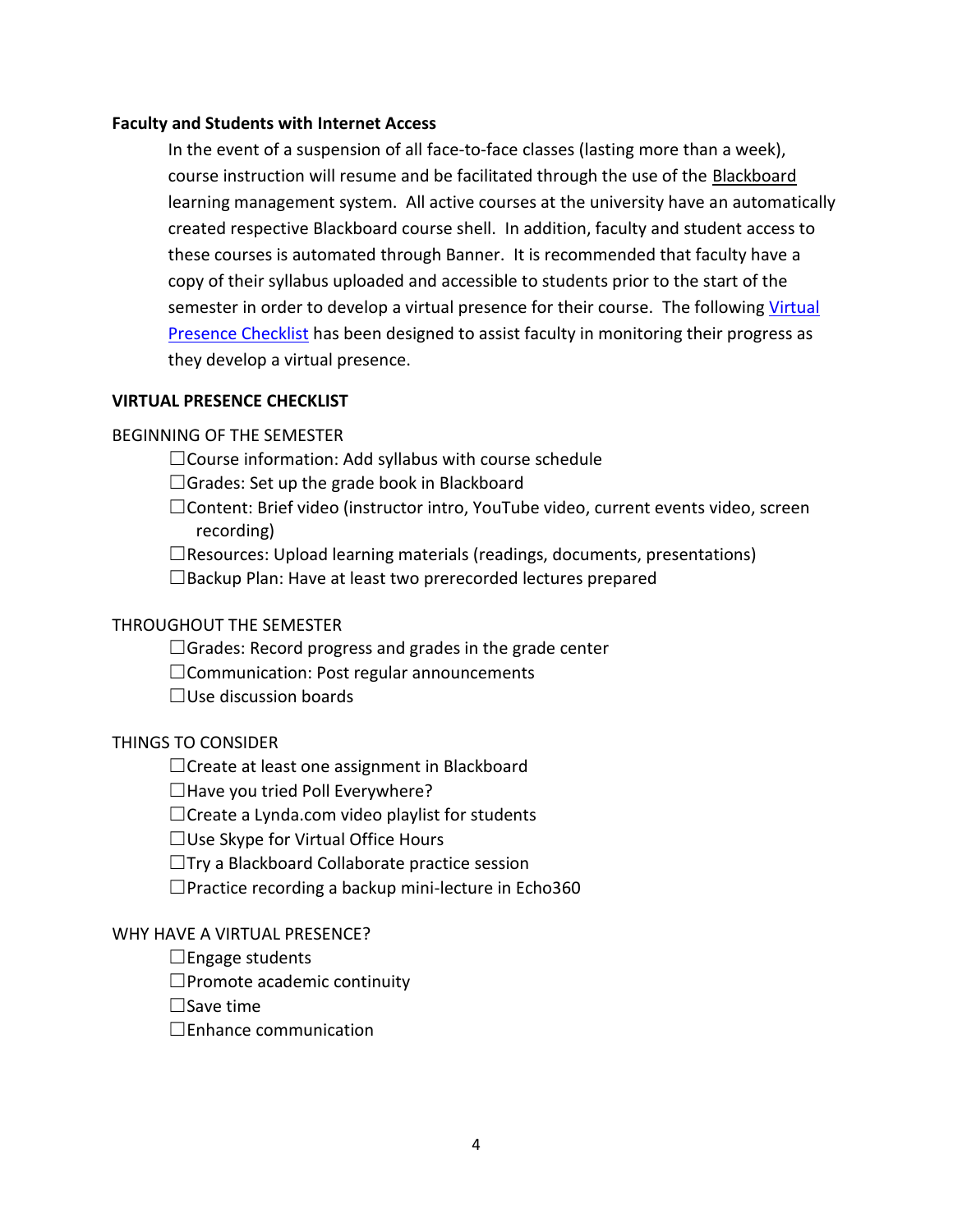In the case of a catastrophic event, faculty can use the Virtual Presence Checklist as a guide for maintaining the progress of their course. The announcement and email tools in particular should be used to establish communication with your students quickly and to provide instructions on how the course work should be facilitated within Blackboard.

The following table outlines possible solutions for a scenario in which face-to-face courses have been suspended, but students and faculty have access to Internet service. It is strongly recommended that faculty explore various options and resources while attempting to have contingency plans in place prior to a catastrophic event. Some options can still be employed during a suspension of face-to-face courses.

| Table 1: Possible Alternative Methods for Course Delivery (Internet Available) |  |
|--------------------------------------------------------------------------------|--|
|--------------------------------------------------------------------------------|--|

| <b>Topics</b>                 | <b>Platform Delivery</b>                                                  |
|-------------------------------|---------------------------------------------------------------------------|
| <b>Course Content/</b>        | Add content to Blackboard - Course Syllabus / Course Documents /          |
| <b>Information / Syllabus</b> | Course Information in digital format can be uploaded to your              |
|                               | respective Blackboard courses. Please see the Blackboard Help site        |
|                               | for tutorials on how to upload content to Blackboard.                     |
| <b>Course Lectures</b>        | <b>Blackboard Collaborate - Both synchronous and asynchronous</b>         |
|                               | lectures can be facilitated through the use of Collaborate, a web         |
|                               | conferencing platform integrated into each Blackboard course              |
|                               | shell. Sessions can be recorded and accessed from the course shell        |
|                               | for later viewing. For more information and tutorials on                  |
|                               | Collaborate, visit the ITS Digital Toolkit page.                          |
|                               |                                                                           |
|                               | <b>Echo 360 and Video Recordings - Faculty can create a lecture using</b> |
|                               | their webcam and/or microphone. Faculty can upload these videos           |
|                               | and make the link made available in their Blackboard course shell.        |
|                               | Faculty can also record themselves with a webcam and                      |
|                               | microphone through the Kaltura video management platform.                 |
|                               | Please click here to visit the Video Tools page in the Digital Toolkit    |
|                               | to learn about your options. Contact Academic Technologies at             |
|                               | acadtech@pace.edu for more information on this.                           |
|                               |                                                                           |
|                               | Narrate PowerPoint files - Faculty can add audio to PowerPoint            |
|                               | Presentations and have these files uploaded to the course shell.          |
|                               | Please be aware that some of these files tend to be large in size         |
|                               | and each Blackboard course shell has a 1Gigabyte quota limit. Visit       |
|                               | the <b>Blackboard</b> page in the Digital Toolkit for options uploading   |
|                               | files of this type.                                                       |
| <b>Text Book Course</b>       | In addition to textbooks, some publishing companies offer access          |
| <b>Cartridges</b>             | to a course cartridge that can be uploaded to your Blackboard             |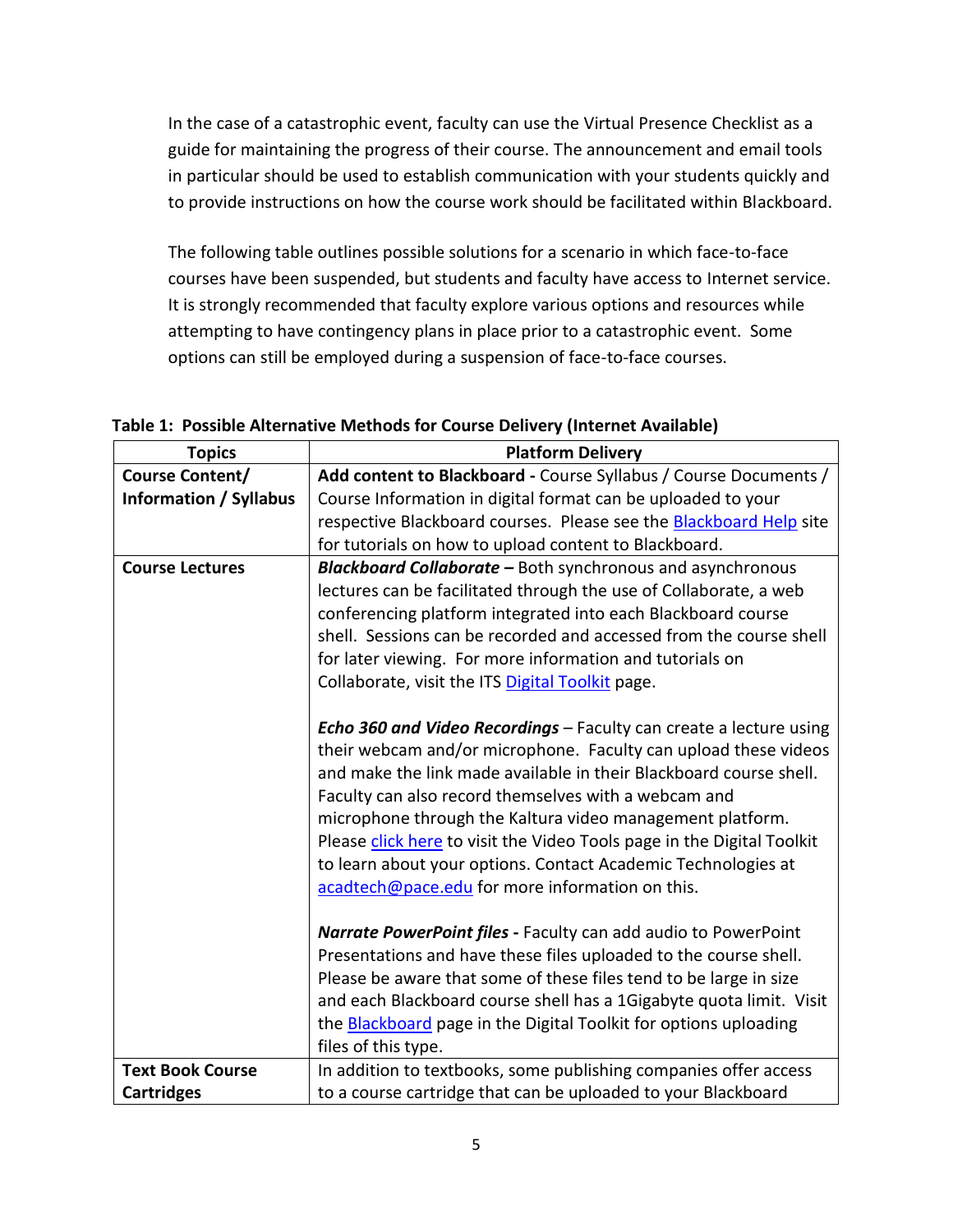|                               | course shell. Course Cartridges enable Instructors to gain access      |
|-------------------------------|------------------------------------------------------------------------|
|                               | to pre-packaged customizable module materials. Once these              |
|                               | materials are uploaded to your course shell in Blackboard, you are     |
|                               | free to customize the content by adding and deleting materials, as     |
|                               | needed, to correlate with specific topics covered in the classroom.    |
|                               | Consult with your publisher to see if course cartridges are available  |
|                               | for your course and what content is provided within the cartridge.     |
| <b>Individual &amp; Group</b> | Faculty can use Blackboard's assignment tool feature to create         |
| <b>Assignments</b>            | assignments within their course shell. Please consult the              |
|                               | <b>Blackboard Help</b> page for tutorials on assignments.              |
| <b>Exams or Quizzes</b>       | Exams and quizzes can be created and deployed within your              |
|                               | Blackboard courses. This is one of Blackboard's more robust tools      |
|                               | and may require some level of training in order to use effectively.    |
|                               | Please consult the <b>Blackboard Help</b> page for instruction on this |
|                               | tool.                                                                  |
| Communication                 | The Discussion Board area can be an effective means to facilitate      |
|                               | online discourse with your students. Discussion forums can be          |
|                               | created by instructors and grading enabled within them if faculty      |
|                               | wish. The Announcements tool, as well as the email function            |
|                               | within your Blackboard course shell, can be an effective way for       |
|                               | maintaining constant communication with your students. Blogs,          |
|                               | Wikis, and Journals are also available tools within your course shell. |
|                               | Please consult the Blackboard Help page for instruction on the use     |
|                               | of these tools.                                                        |
| Faculty / Student             | Faculty and students who require assistance with any technical         |
| <b>Assistance</b>             | difficulties within Blackboard, should contact the ITS Helpdesk via    |
|                               | the website - http://help.pace.edu/. Faculty who require               |
|                               | instruction on how to use Blackboard, should contact Academic          |
|                               | Technologies by emailing acadtech@pace.edu.                            |

#### **Assignment Examples (with Internet Service)**

- 1. Create an item in Blackboard with various instructional resources. Have students respond to assignments connecting information in course content. Students could submit assignments via Blackboard or email.
- 2. Post an assessment of the item added and prepare a 10 question quiz or an essay question.
- 3. Post discussion questions in the Blackboard Discussion Board, or to facilitate online discussion. Creating groups is a valuable resource and assists with assessment.
- 4. Assign end-of-chapter materials for group project, individual questions and answer sessions, or paired discussion. Students can post in the Discussion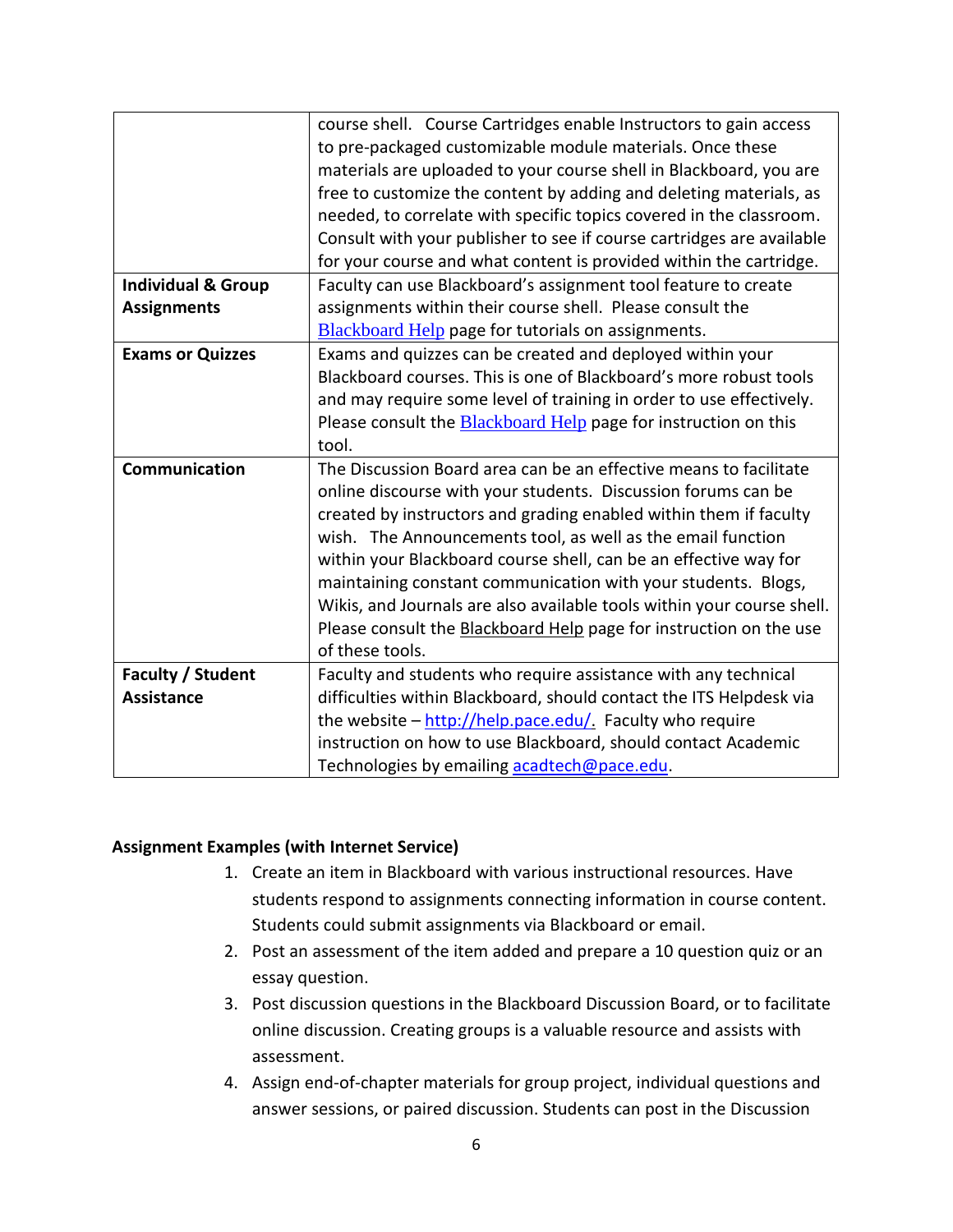Board with supporting documentation for peers or instructor. Use end-of-Chapter assignments offered in your textbook.

5. Provide an "Alternative" assignment in your syllabus to be used only in the event that face-to-face classes are suspended, including a rubric for assessment. Assign paired groups at the beginning of the semester. Then have paired groups work during the duration of the implemented plan.

# **Faculty and Students without Internet Access**

A great deal of pre-planning must go into creating syllabi and instructional materials to make certain that there is a detailed study/work plan that students can continue in lieu of face-to-face or online classes. Assignments from the textbook or other readings outlined on the syllabus which students can complete and then submit when face-toface classes resume are an option. Communication options for those without Internet and/or computer assess would include text messaging and the phone.

The following table outlines possible solutions for a scenario in which face-to-face courses have been suspended and students and faculty DO NOT have access to Internet service. Again, it is strongly recommended that faculty explore various options and resources while attempting to have contingency plans in place prior to a catastrophic event. Some options can still be employed during a suspension of face-to-face courses.

| <b>Topics</b>              | <b>Manual Delivery</b>                                                       |
|----------------------------|------------------------------------------------------------------------------|
| <b>Course Content/</b>     | If possible, students can download or print content made available           |
| Information /              | from the instructor or from the Blackboard course shell in advance.          |
| <b>Syllabus</b>            | If applicable, course content can be accessed via the web or the             |
|                            | Blackboard Mobile App (downloadable via the Blackboard Help page)            |
|                            | using a mobile device (smartphone or tablet) or faxed from an                |
|                            | agreed upon location.                                                        |
| <b>Course Lectures (In</b> | <b>ECHO360</b> – Students have the ability to download a copy of an          |
| most cases the             | ECHO360 lecture to their personal computer to view offline.                  |
| delivery of course         |                                                                              |
| material needs to          | <b>Narrate PowerPoint files - If available, these file types can also be</b> |
| be created and             | downloaded locally to a computer for offline viewing.                        |
| downloaded before          |                                                                              |
| a catastrophic event       | Word or PDF version of Lectures - If available in print, students can        |
| occurs)                    | download copies of lectures for access offline.                              |
|                            |                                                                              |
| <b>Text Book Readings</b>  | Prepare and place readings in the Syllabus                                   |

**Table 2: Possible Alternative Methods for Course Delivery (Internet Unavailable)**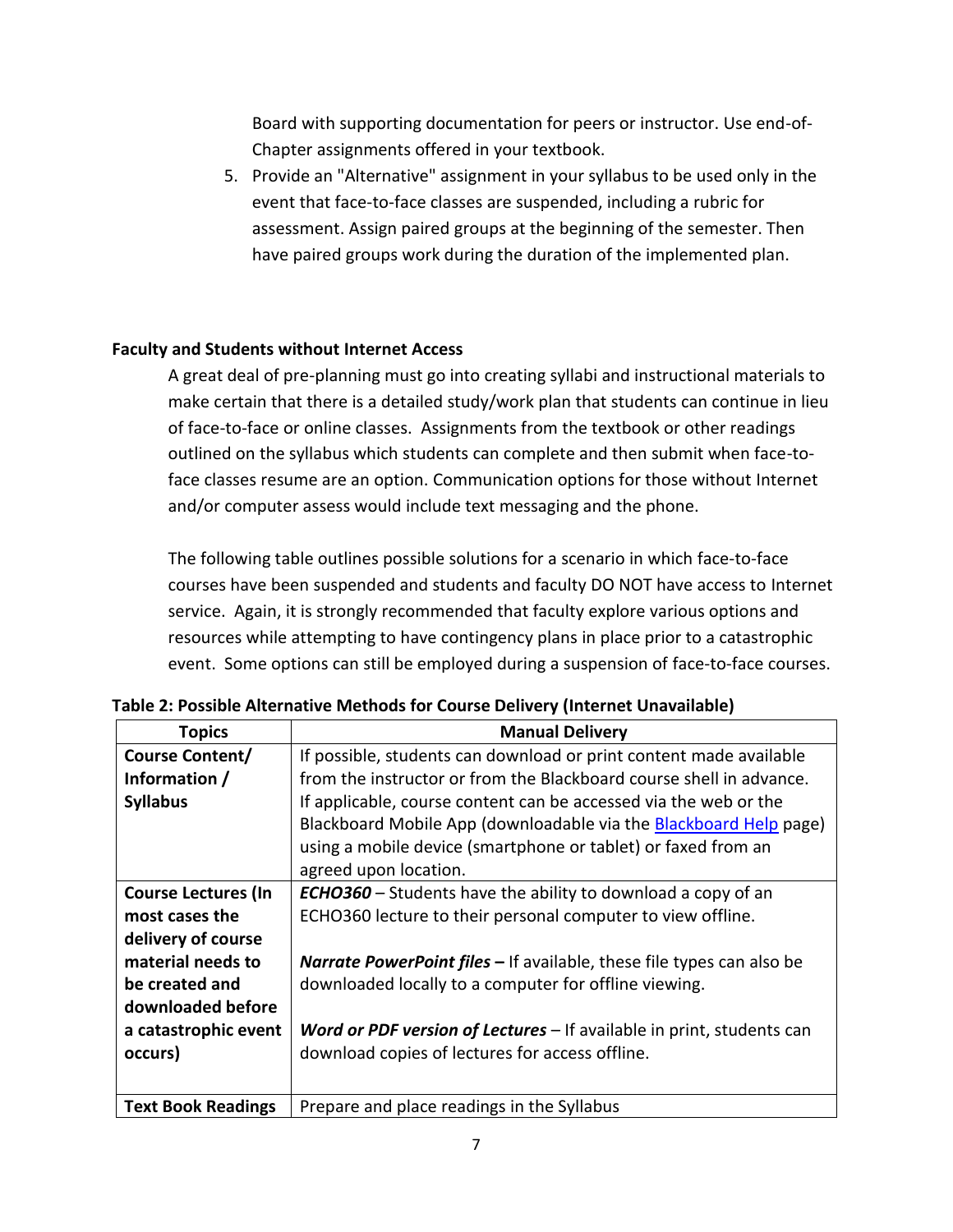| <b>Assignments</b>      |                                                                                                                                                                                                                                                                                                                                                                                                                                    |
|-------------------------|------------------------------------------------------------------------------------------------------------------------------------------------------------------------------------------------------------------------------------------------------------------------------------------------------------------------------------------------------------------------------------------------------------------------------------|
| <b>Exams or Quizzes</b> | Alternate methods of assessment can be facilitated when Internet is<br>unavailable. Essays and/or group discussion can also be considered.                                                                                                                                                                                                                                                                                         |
| Communication           | Student / faculty phone numbers can be recorded and exchanged at<br>the beginning of the semester. Free conference calling platforms<br>such as FreeConferenceCall.com can be utilized. Mobile texting can<br>also be used as an additional means of communication. Pace<br>students and faculty also have access to Skype for Business accounts<br>which can be used for phone or web-conferencing sessions via<br>mobile phones. |

# **Assignment Examples (without Internet Service)**

- 1. Provide subject content (in syllabus, text message etc.) and ask students to prepare a paper on the subject.
- 2. Post a subject content link and prepare a 10 question quiz, or have students discuss content using text messaging or phone.
- 3. Post discussion questions (2-4) in syllabus to facilitate discussion. Have students discuss through text messaging or phone.
- 4. Assign end-of-chapter materials for group projects, individual question and answer sessions. Students can then discuss and write an overview for discussion.
- 5. Provide an "Alternative" assignment in the syllabus to be used only in the event that face-to-face classes are suspended, including a rubric for assessment. Assign paired groups at the beginning of the semester. Then have paired groups work during the duration of the implemented plan.

# **Items for Consideration at the University, College/School Level**

- Develop and recommend guidelines noting the minimum standard for the course in relation to course content and aligned with assessment and accreditation for the course should be provided by each faculty member for each of their courses.
- Develop and recommend a university standard for delivery that designates the type, scope, and kinds of course content which must be available online if a catastrophic event is declared.
- Handling course extensions and incompletes will be discouraged. Upon the Dean's recommendation, courses that have both face-to-face and online delivery should consider moving fully online upon declaration of such an event (and if there is Internet service).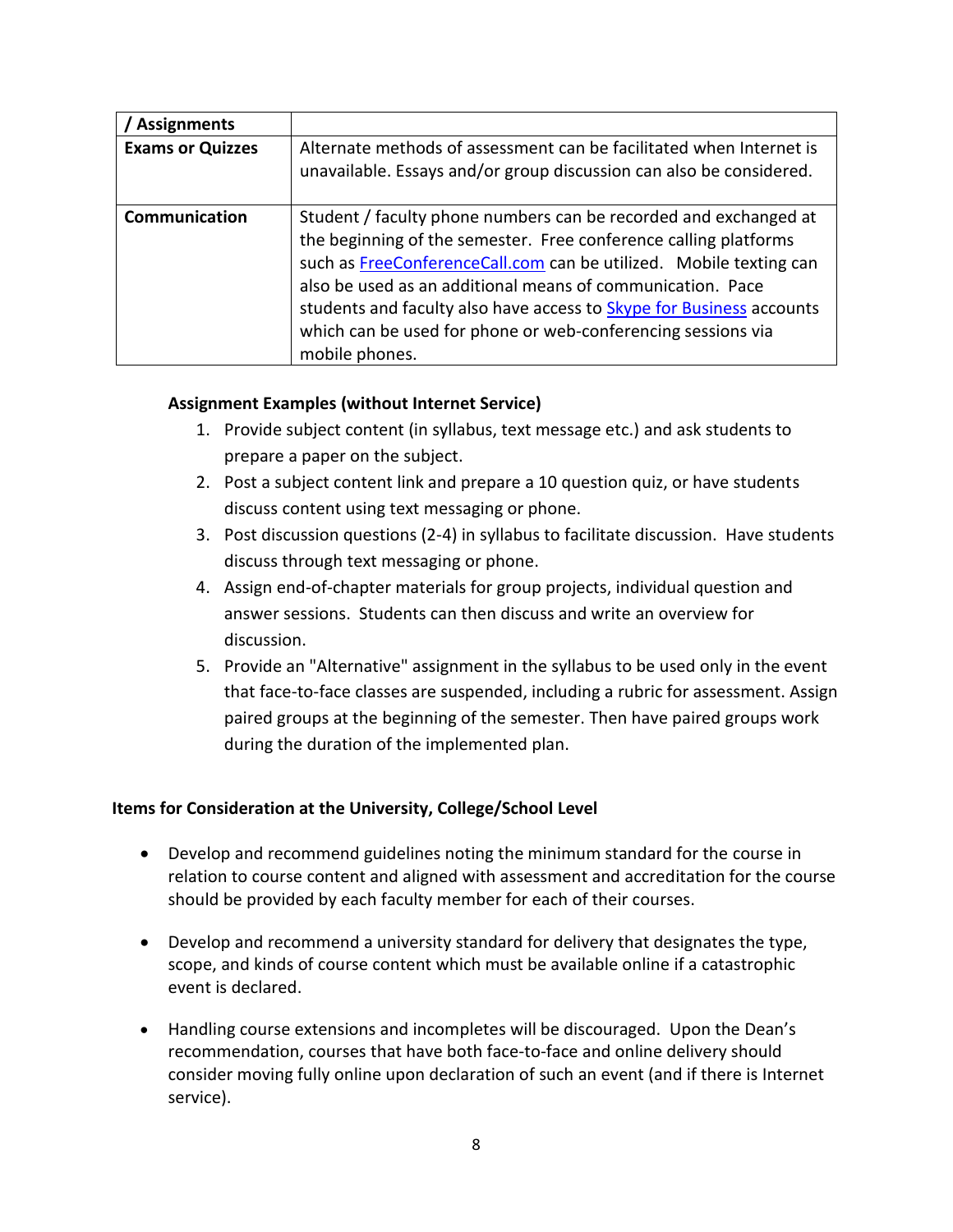- Faculty that are teaching face-to-face and online sections of the same course can copy content from an existing online course and use it in their face-to-face section.
- The Deans should take appropriate action to support the academic continuity for students.
- Create a Pace University Bank of Lectures and courses that are online across the system. If the University is closed longer than one week due to a catastrophic event, an instructor can go online and conduct lectures and quizzes using modules that are available for use at the system bank.

#### **Items for Consideration at the Department Level**

1. Designate Lead Instructors:

Faculty members teaching sections of the same course can meet and prepare course content modules to provide students with continuous learning opportunities and lessen faculty loads during a catastrophic event. A team of faculty can create a master course shell in Blackboard with assignments and common readings. There may be approximately 10 prepared modules. Classes can then immediately switch to the master course shell on the Blackboard site. Depending on the software selected to create the modules, the content can also be copied to a CD in order that the CD be mailed to those students without Internet access. This would require a list of students and student addresses to be readily available at all times, unit support, and faculty participation.

2. Encourage Faculty Platform Training:

This committee strongly suggests that all faculty members be encouraged to become familiar with the current learning platform (Blackboard) through formal training in order to provide students with the necessary teaching/learning materials (syllabi and other course documents) for meeting the needs of students during a catastrophic event. This would require direct University and school/college support as well as mandates from the Provost and Deans.

3. Preparation:

Encourage faculty to record a face-to-face lecture using Blackboard Collaborate, Skype for Business or a 3<sup>rd</sup> party alternative coordinated through ITS, then save the file for use as needed.

4. Team Teaching:

It is also suggested that team-teaching be investigated and staged in order to alleviate faculty overload and prepare for the possibility of faculty illness during the declaration of an event. This would require support from the Schools and faculty participation.

5. Business Continuity Planning: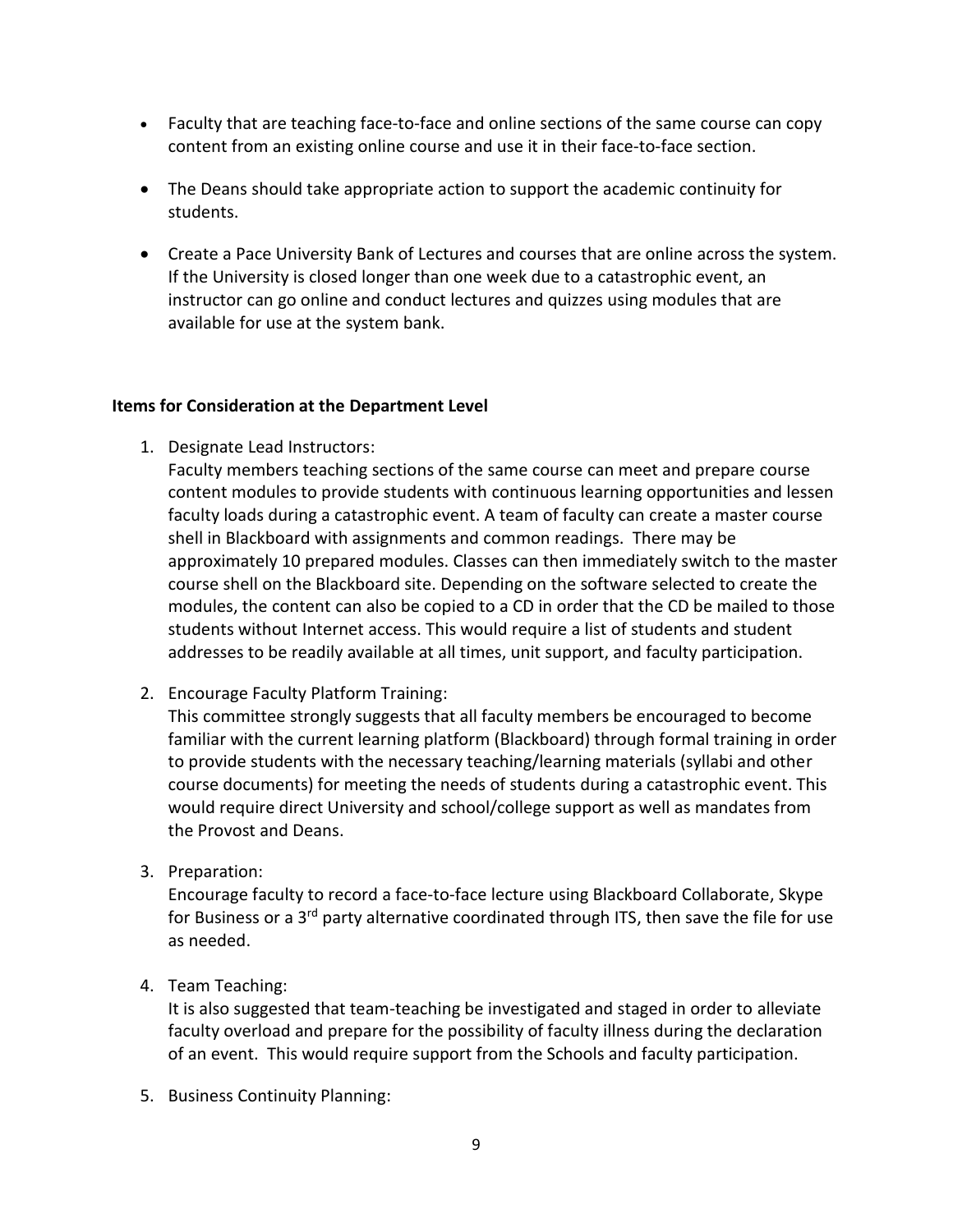Every department is required to develop a Business Continuity Plan. If a Plan relies on the services of another department, ensure your needs are being covered by their Plans. Departmental Plans should be regularly reviewed, updated, disseminated by the Department's Business Continuity Team.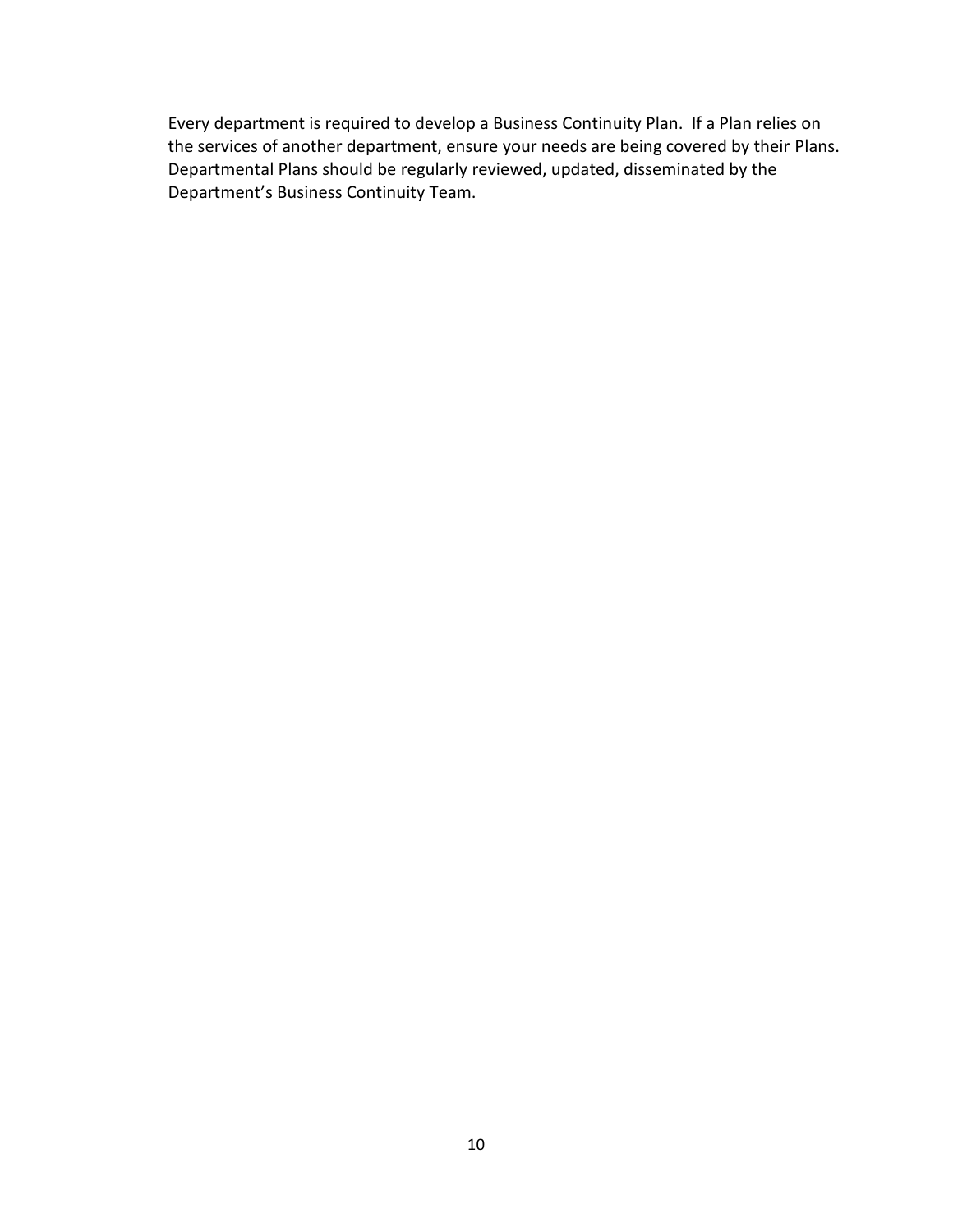# **Appendix A: General Discussion Items for Academic Departments**

- What would you do if your department were unable to have your class meet face-toface for an extended period of time beginning tomorrow?
- How would face-to-face syllabi change if you had to suddenly begin teaching at a distance?
- If servers and communication were down for a long period of time, how would you communicate with students?
- How might the content materials of your current course be changed to reflect emergency conditions (web available or web unavailable)?
- Is your course currently being taught online by anyone? If so, can you obtain a copy of the course content for use during an event?
- What are your department and program standards for consistent, high quality course instruction?
- How might a course provide value and meet program standards during a large scale emergency or catastrophic event?
- How would it be possible for students who anticipate graduating at the end of the semester to meet program standards during a large scale emergency or catastrophic event?
- What would an outline for distance learning materials look like if the web were available or unavailable? What would be included? What would be excluded?
- What distance education materials are essential for optimal web available and web unavailable learning?
- *Reinventing the wheel* is time-consuming and difficult. How can you provide the minimum requirements without *reinventing the wheel*?
- When should you share your web available and web unavailable materials with students?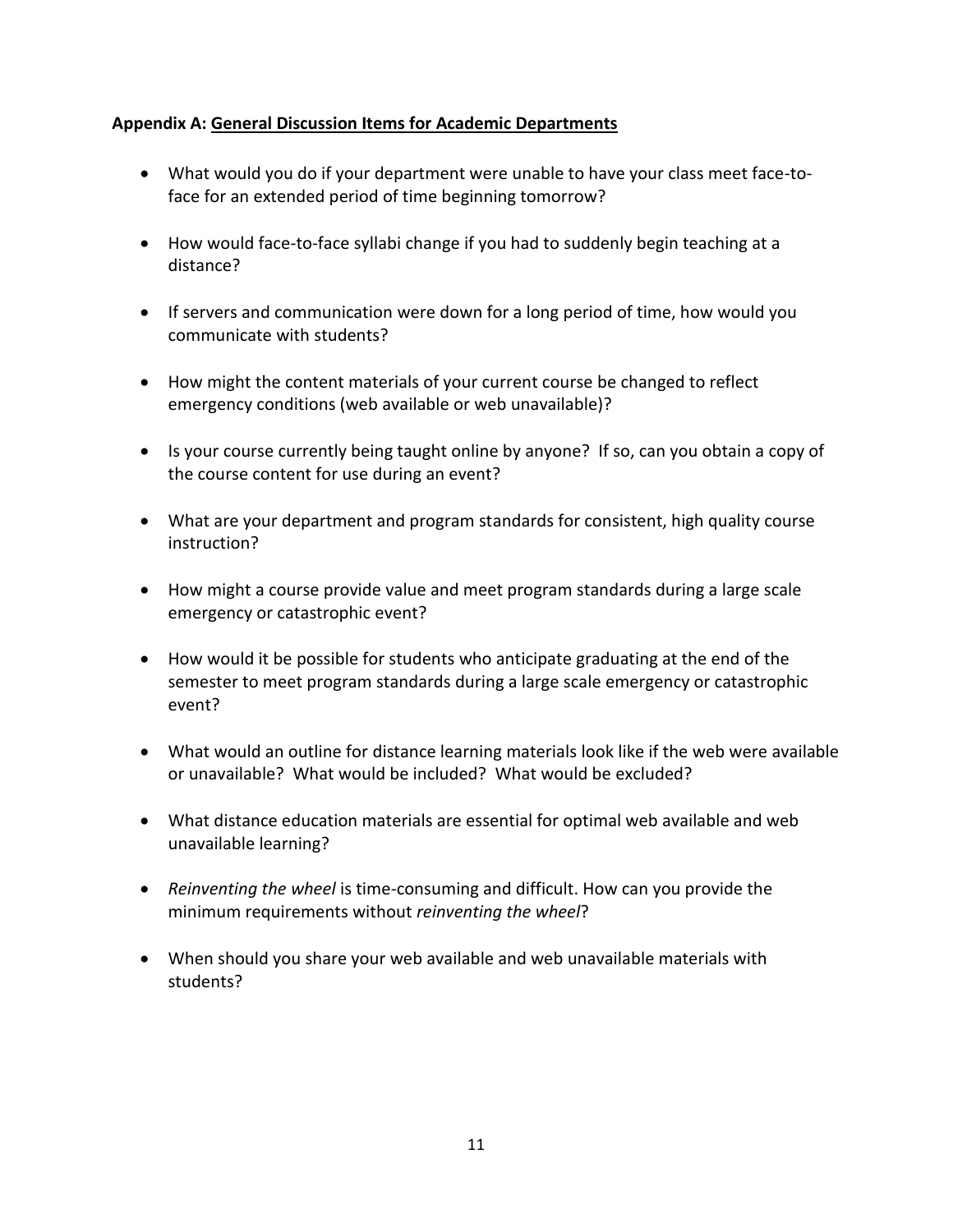# **Appendix B**: **Items for Faculty Consideration in Emergency Plan Development**

- Determine if your students will have Internet access in the event of a large emergency or catastrophic event.
- Establish teaching objectives for this time period (material covered, explore new topics).
- Communicate with students
	- o How? (snail mail, email, telephone, Facebook, Blackboard)
	- o What? (course work, updates, questions)
- Develop and/or make your content available (unit assignments, homework).
	- o Utilization of texts, other reading materials or online resources
	- $\circ$  Determine if distance learning will affect access to software, for example, labbased software or science laboratories only available on site.
- Access and communicate with students during emergency.
- Distribute plan.

# **In the event of a large emergency and Internet is available, are you prepared to….**

- 1. Put your course materials online
- Yes No
- ☐ ☐ My Blackboard courses contain the most current course information.
- $\Box$  I have a way to distribute assignments to my students online.
- $\Box$  I use audio or video materials in class and can share these with my students.
- □ □ I use the Pace Library services to make materials available to my students online.
	- 2. Establish channels of communication with your students and colleagues
- Yes No
- ☐ ☐ My students know how to contact me if they have a question.
- ☐ ☐ I have a way to facilitate discussion with groups of students remotely.
- ☐ ☐ Students have a way to contact each other and collaborate online.
	- 3. Establish ways to conduct your class at a distance
- Yes No
- $\Box$   $\Box$  My students can read, listen to, and/or watch my lectures online.
- $\Box$   $\Box$  My students can turn in homework and take exams online.
- ☐ ☐ I have a way to respond to student work and securely publish scores online.
- ☐ ☐ I know how to submit final grades to the Registrar online.
	- 4. Set up remote access to important resources
- Yes No
- ☐ ☐ I have a computer or laptop at home that has the software and Internet connectivity I need to work remotely.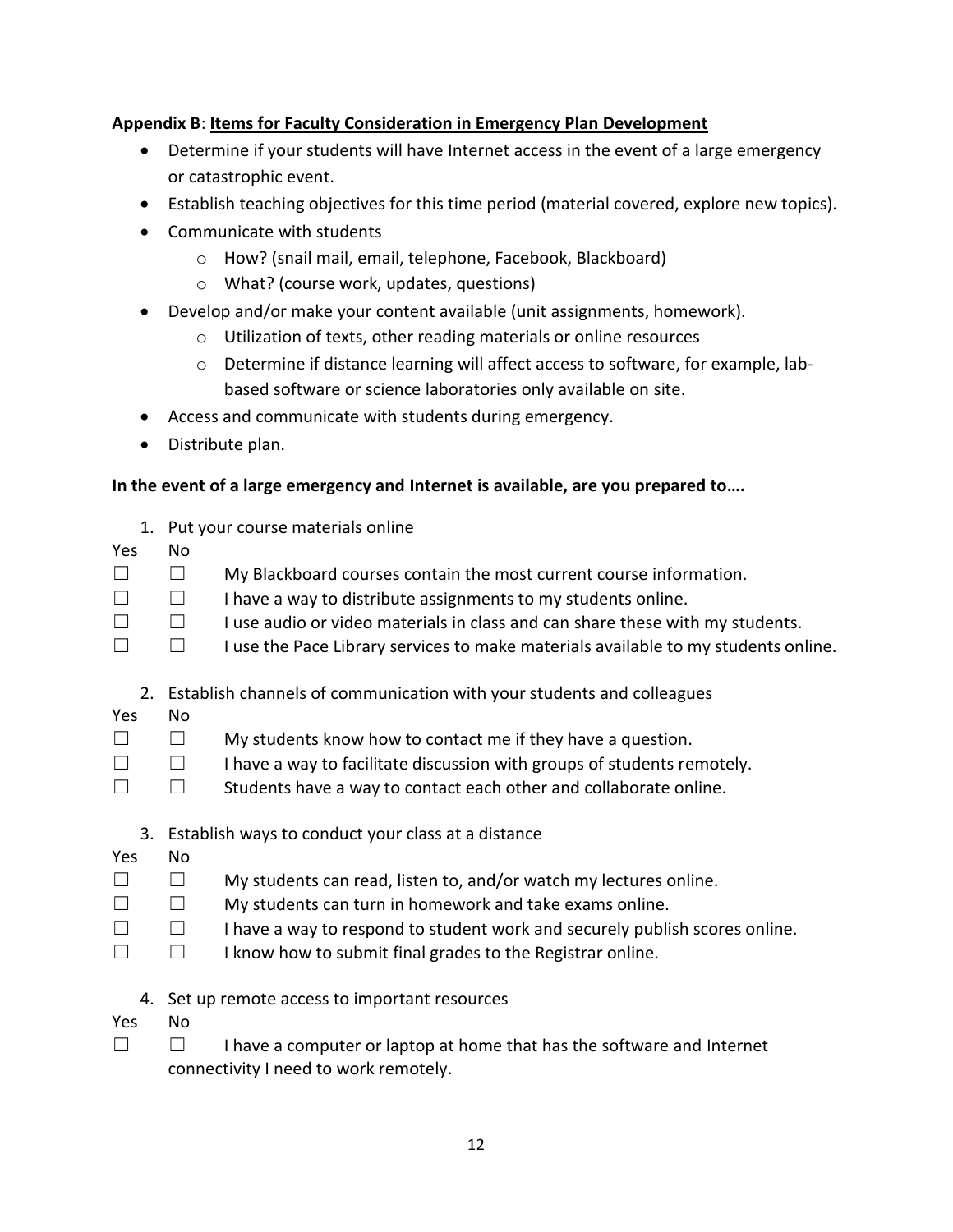□ □ My TAs have the knowledge and capability to remotely conduct quiz sessions (if applicable).

# **In the event of a large emergency and the Internet is unavailable, are you prepared to…**

- 1. Provide academic continuity
- Yes No
- ☐ ☐ I have a class roster and grade information available offline
- ☐ ☐ I have a way to distribute assignments to my students by phone or text.
- ☐ ☐ I have updated my syllabus to include an alternate assignment(s).
	- o These may include discussion projects items, readings, end of chapter materials, and student questions.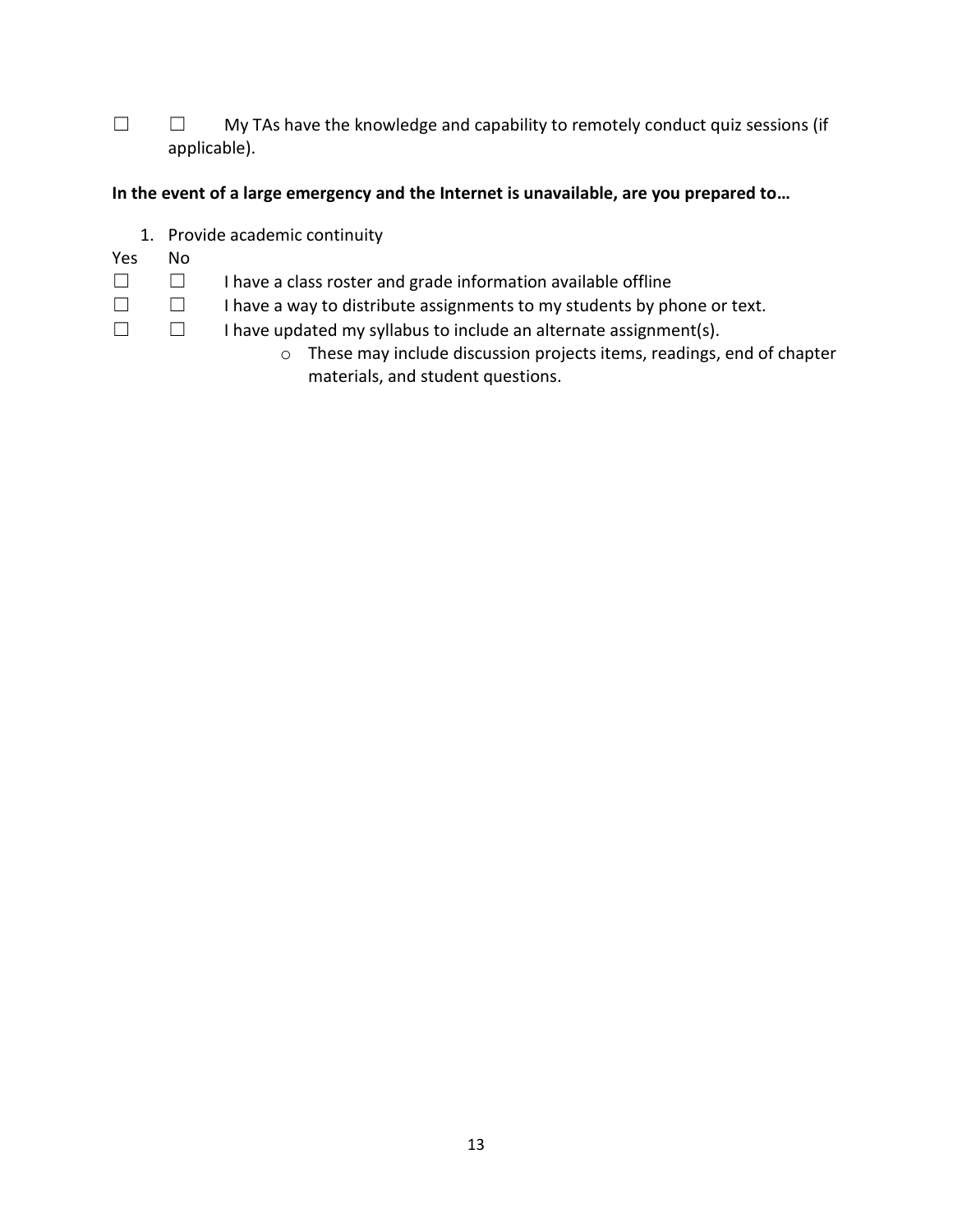